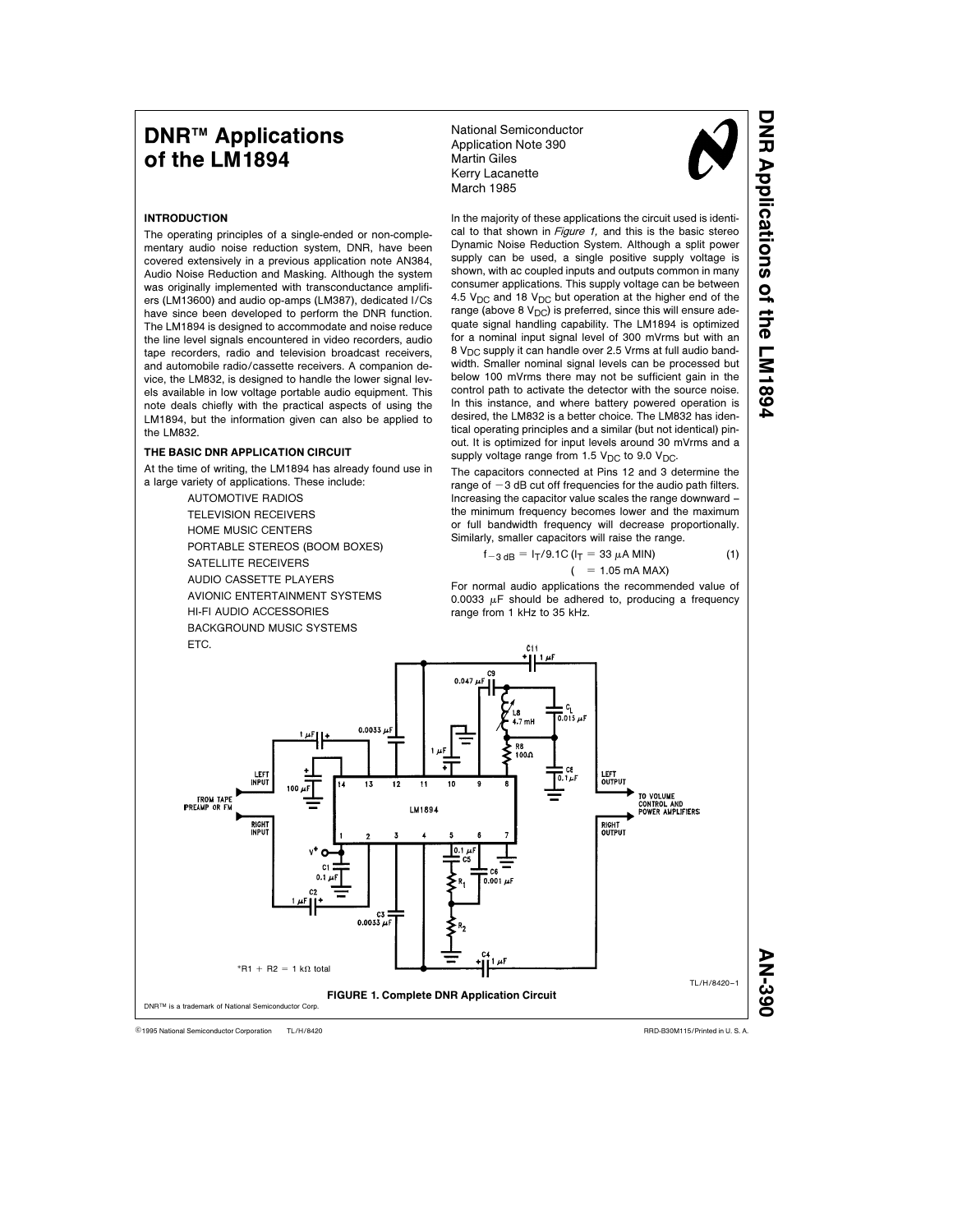

## FIGURE 2. Two Methods of DNR IN/OUT Switching

The two resistors connected at Pin 5 set the overall control path gain, and hence the system sensitivity. A lower tap point will decrease the sensitivity for high signal level sources, and a higher tap point will accommodate lower level sources. For purposes of initial calibration it is best to replace the resistors with a 1 k $\Omega$  potentiometer (the wiper arm connecting through  $C_6$  to Pin 6), and follow the procedures outlined below. Once the correct adjustment point has been found, the position of the wiper arm is measured and an equivalent pair of resistors are used to replace the potentiometer. This, of course, can be done only if the source has a relatively fixed noise floor-the output from an audio cassette tape for example. For an add-on audio accessory the potentiometer should be retained as a front panel control to allow adjustment for individual sources. Use of DNR with multiple sources is described later.

## SYSTEM CALIBRATION

System calibration can be performed in a number of ways. With the source connected play a blank but biased section of the cassette tape. Set the potentiometer so that the wiper arm is at ground and then steadily rotate it until a slight increase in the output noise level is heard. Alternatively, with source program material present, set the potentiometer with the wiper arm connected to the Pin 5 end of the slider and again rotate until the high frequency content of the program material appears to begin to be attenuated. Then return the potentiometer wiper slightly towards Pin 5 so that the music is unaffected.

A third method of adjustment can be done with an oscilloscope monitoring the voltage on the control path detector filter capacitor, Pin 10. This will show a steady dc voltage around 1V while the wiper arm of the potentiometer is at ground. As the wiper arm is rotated, this voltage will start to increase. About 200 mV above the quiescent value will usually be the right point. Note that this will not be a steady dc voltage but a random peak, low amplitude sawtooth waveform caused by peak detection of the source noise in the control path.

Whatever method is used to determine the potentiometer setting, this setting should be confirmed by listening to a variety of programs and comparing the audio quality while switching DNR in and out of the circuit. This is easily accomplished by grounding Pin 9 which will disable the control path and force the audio filters to maximum bandwidth, Figure  $2(a)$ . Also shown is a second method of ON/OFF switching that gives an increased maximum bandwidth over that obtained in normal operation. Although the switch is not a required front panel control it can be an important feature. Unlike compander systems, DNR can be switched out leaving the source completely unprocessed in any way. With a switch, the user can always be assured that the noise reduction is not affecting the program material.

Apart from the basic circuit shown in Figure 1, all applications of the DNR system have another feature in common – the location of the LM1894 in the signal chain. As Figure 3 shows, the LM1894 is *always* placed right after the signal source pre-amplifier and before any circuit that includes user adjustable controls for volume or frequency response. The reasons for this are obvious. If the gain of the signal amplifier preceding DNR is changed arbitrarily, the noise input level to the LM1894 will not be at the correct point to begin activation of the audio path filters. Either reduced noise reduction will be obtained, or the high frequency content of the program material will be affected. A change in system gain prior to the LM1894 requires a corresponding change in the control path threshold sensitivity. Similarly modifying the frequency response, by heavy boost or cut of the mid to high frequencies, will have the same effect of changing the required threshold setting-apart from modifying the masking qualities of the program material.

## HOW MUCH NOISE REDUCTION?

The actual sensitivity setting that is finally used, and the amount of noise reduction that is obtained, will depend on a number of factors. As the data sheet for the LM1894 and other application notes have explained in some detail, the noise reduction effect is obtained by audio bandwidth restriction with a pair of matched low-pass filters. A CCIR/ARM\* weighted noise measurement is used so that the measured improvement obtained with DNR correlates well to the subjective impression of reduced noise. This is another way of stating that the source noise spectrum level versus frequency characteristic can have a large impact on how "noisy" we judge a source to be-and concomitantly how much of the ''noisiness'' can be reduced by decreasing the audio bandwidth. Fortunately most of the audio noise sources we deal with are smooth although not necessarily flat, resembling white noise. The weighting characteristic referred to above generally gives excellent correlation. For example, if the source  $-3$  dB upper frequency limit is only 2 kHz (an AM radio), reducing the audio path bandwidth down to 800 Hz will improve the S/N ratio by only 5 to 7 dB. On the other hand, if the source bandwidth exceeds at least 8 kHz then from 10 dB to 14 dB noise reduction can be obtained. Of course, it is always worth remembering that this is the reduction in the source noise—any noise added in circuits after the LM1894 may contribute to the audible output and prevent the full noise reduction effect. To see how easily this can happen, we will consider the noise levels at various points in a typical automotive radio using an I/C tone and volume control, and an I/C power amplifier, both with and without noise reduction of the cassette player.

\*See pp. 2–9 to 2–10, Audio Handbook, National Semiconductor 1980.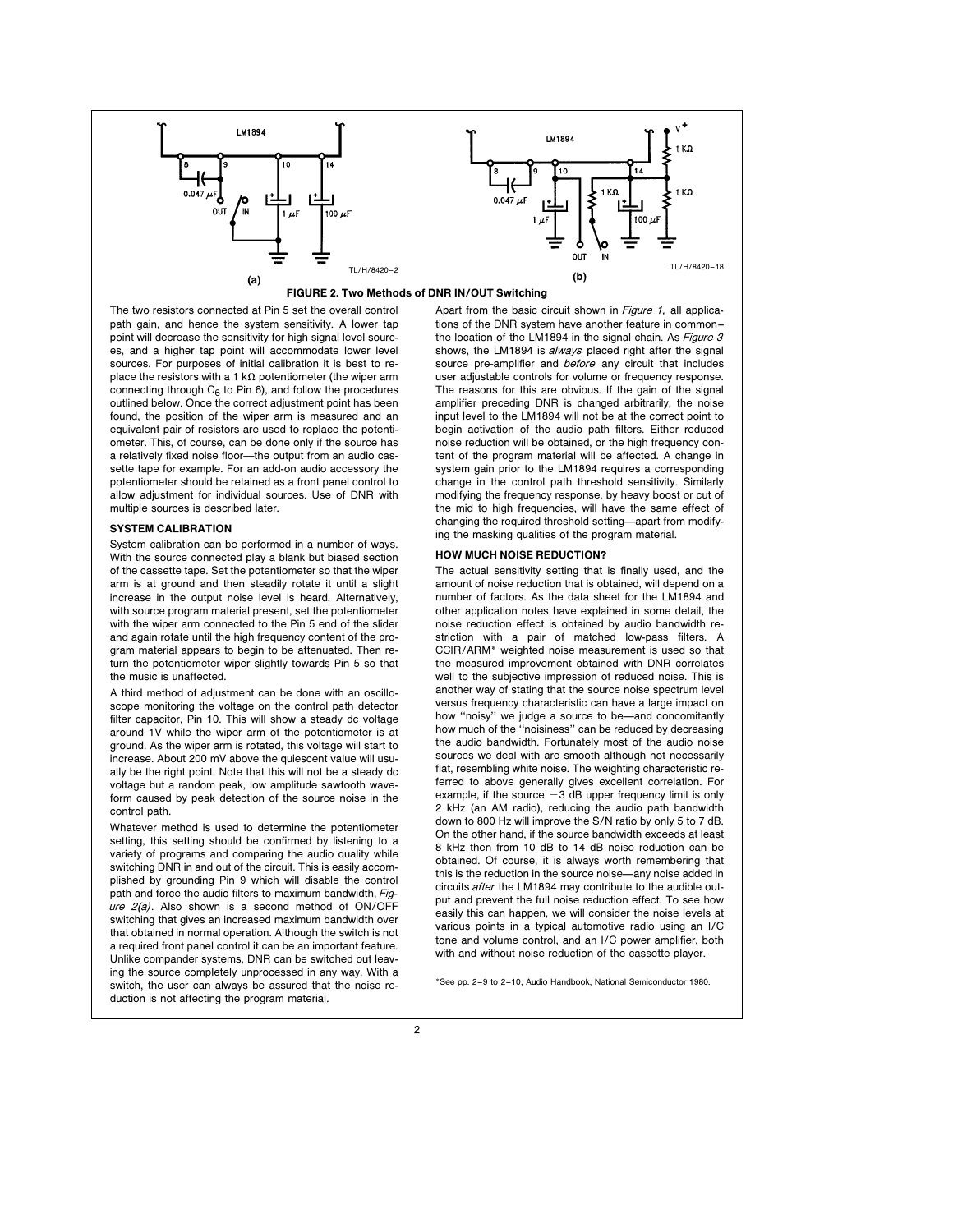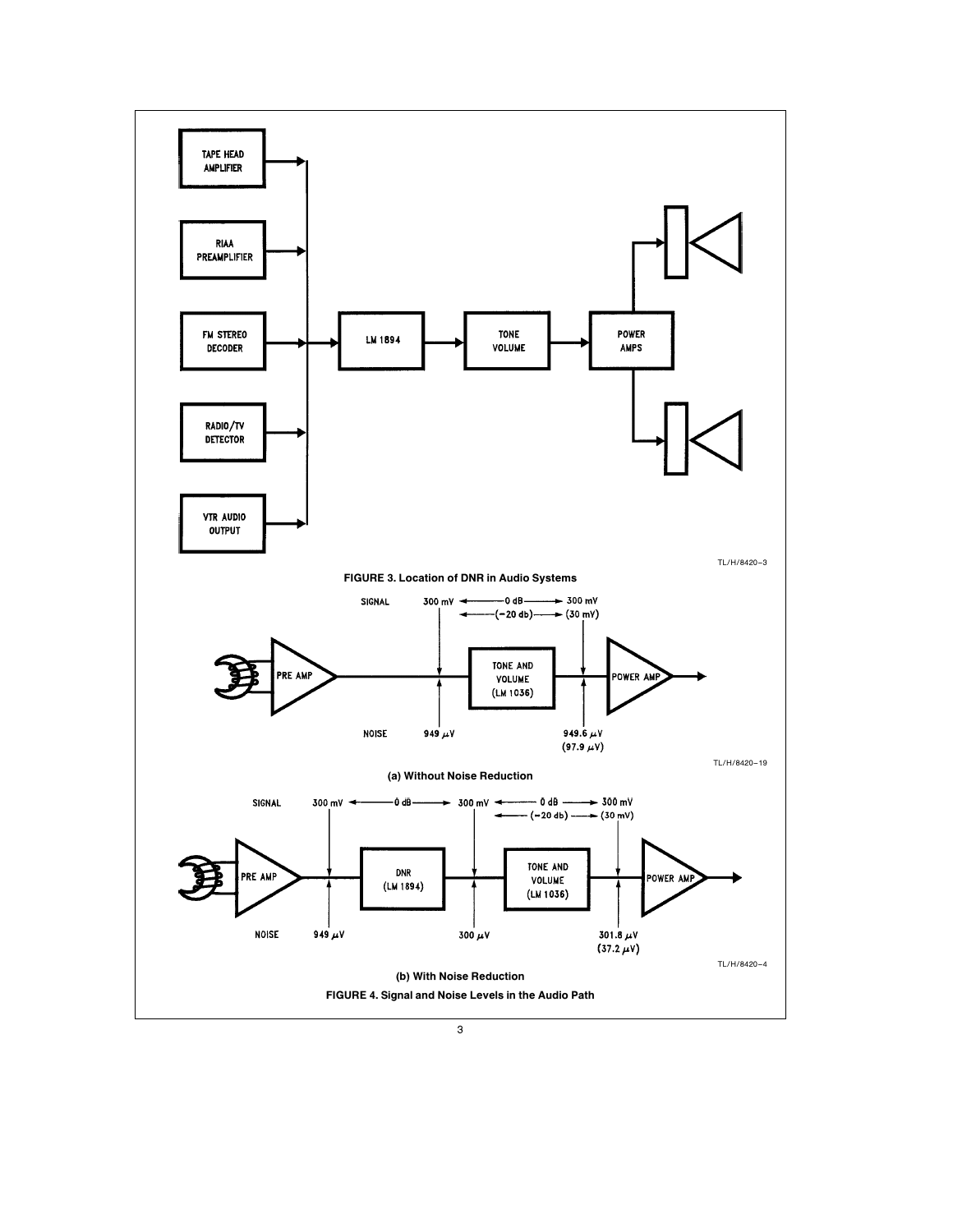If we assume that the tape head pre-amplifier gain is such that the nominal output level (corresponding to O''VU'') is 300 mVrms, then for a typical cassette tape the noise will be 50 dB lower, or 949  $\mu$ V. The gain of the tone and volume control (an LM1036) is unity or 0 dB at maximum volume setting, with an output noise level of 33  $\mu$ V with no signal applied. With the tape pre-amplifier connected, the output noise from the LM1036 will be  $V_n$  where

$$
V_n = 10^{-6} \sqrt{(33)^2 + (949)^2} = 949.6 \,\mu\text{V} \tag{2}
$$

Clearly, the LM1036 has caused an insignificant increase in the background noise level (0.006 dB). Even when the volume control is set at  $-20$  dB overall gain, the LM1036 intrinsic noise level is 22  $\mu$ V. The tape noise level is now 94.9  $\mu$ V (-20 dB) and the output noise V<sub>n</sub> is

$$
V_n = 10^{-6} \sqrt{(22)^2 + (94.9)^2} = 97.4 \,\mu\text{V} \tag{3}
$$

Once more an insignificant contribution on the part of the LM1036 (0.23 dB).

Now we add noise reduction between the tape head amplifier and the LM1036. Usually this will mean over 10 dB reduction in the tape noise so that the input of the LM1036 sees 300  $\mu$ V noise. At 0 dB gain we have

$$
V_n = 10^{-6} \sqrt{(33)^2 + (300)^2} = 301.8 \ \mu V \tag{4}
$$

But at  $-20$  dB

$$
V_n = 10^{-6} \sqrt{(22)^2 + (30)^2} = 37.2 \,\mu\text{V} \tag{5}
$$

When we compare the results of Equation (3) and (5) we see that at  $-20$  dB gain setting we are getting only 8.4 dB noise reduction compared to 10 dB at maximum gain! Since the volume control is not normally set to maximum, this is a significant loss.

Active tone and volume controls are not the only circuits that can contribute to a loss in noise reduction. Most modern automotive radios use I/C power amplifiers delivering in excess of 6 watts into  $4\Omega$  loads—and even more if bridge amplifiers are employed. With a 12  $V_{DC}$  supply, the output signal swing is limited to less than 4 Vrms if clipping is avoided. Typical amplifiers have an input referred noise level of 2  $\mu$ Vrms, and with a gain of 40 dB (a typical value) the intrinsic output noise level is 200  $\mu$ Vrms, or 86 dB below clipping. For a normal listening level, the signal amplitude will be 20 dB below clipping which yields a S/N ratio of only 66 dB—which is just better than the noise reduced input to the amplifier.

Many manufacturers recommend using I/C power amplifiers with gains of 60 dB. This will always result in unacceptable noise performance at moderate listening levels since the amplifier generated noise is now over 2 mV. For a signal 20 dB below clipping the output S/N ratio is only 46 dB!

It is interesting to note that the inclusion of just 10 dB noise reduction is sufficient to put pressure on the performance standards of the remaining circuits in the audio path of an automotive radio. If more noise reduction is available, such as a combination of Dolby B and DNR, or Dolby C, then the subsequent gain distribution must be considered even more carefully. The power amplifier gain may have to be reduced to 20 dB to avoid degrading the noise performance. In fact it may be impractical to realize the full noise performance capability of systems providing high levels of noise reduction in many automotive stereo radios.

## MODIFICATIONS TO THE STANDARD APPLICATIONS CIRCUIT

## 1. TAPE DECKS WITH EQUALIZATION SWITCHES:

Many modern cassette tape decks and automotive radio cassette players offer at least two types of equalization in the head-preamplifier in order to optimize the frequency response of various tape formulations. These are often identified on the equalization switch as "Normal" and "CrO<sub>2</sub>" corresponding to 120  $\mu$ s and 70  $\mu$ s time constants in the equalization network. This difference in time constants can mean that the noise floor from a cassette tape in the "CrO<sub>2</sub>" mode can be up to 4 dB lower than for a tape requiring the "Normal" mode, Figure 5.



## Equalization Including Integration

Although a compromise setting can be found for the DNR threshold setting to accommodate both types of tape, a single pole, double throw switch ganged to the equalization switch will optimize performance for each mode. In the example given in  $Figure 6$ , the resistor values shown are from an application that yielded a 400 mVrms input to the LM1894 when the tape flux density was 200 nW/m. For different tape-head amplifiers the resistors  $R_1$  and  $R_2$  are selected using a "Normal" tape as a source, and then  $R_3$  is selected according to the relationship given in Equation (5).



#### FIGURE 6. Optimizing the Control Path Threshold for Different Tape Formulations

Notice that only one additional resistor is required over the standard application, and it is easy to substitute transistor switching in place of the spdt switch.

$$
R_1/(R_1 + R_2) = 0.63 R_3/(R_1 + R_3)
$$
 (5)

#### 2. TAPE DECKS WITH COMPLEMENTARY NOISE REDUCTION:

Most cassette decks available today employ some form of complementary (companding) noise reduction system, usually Dolby B Type. DNR can be used in conjunction with these noise reduction systems as a means to provide yet more noise reduction on decoded tapes and still provide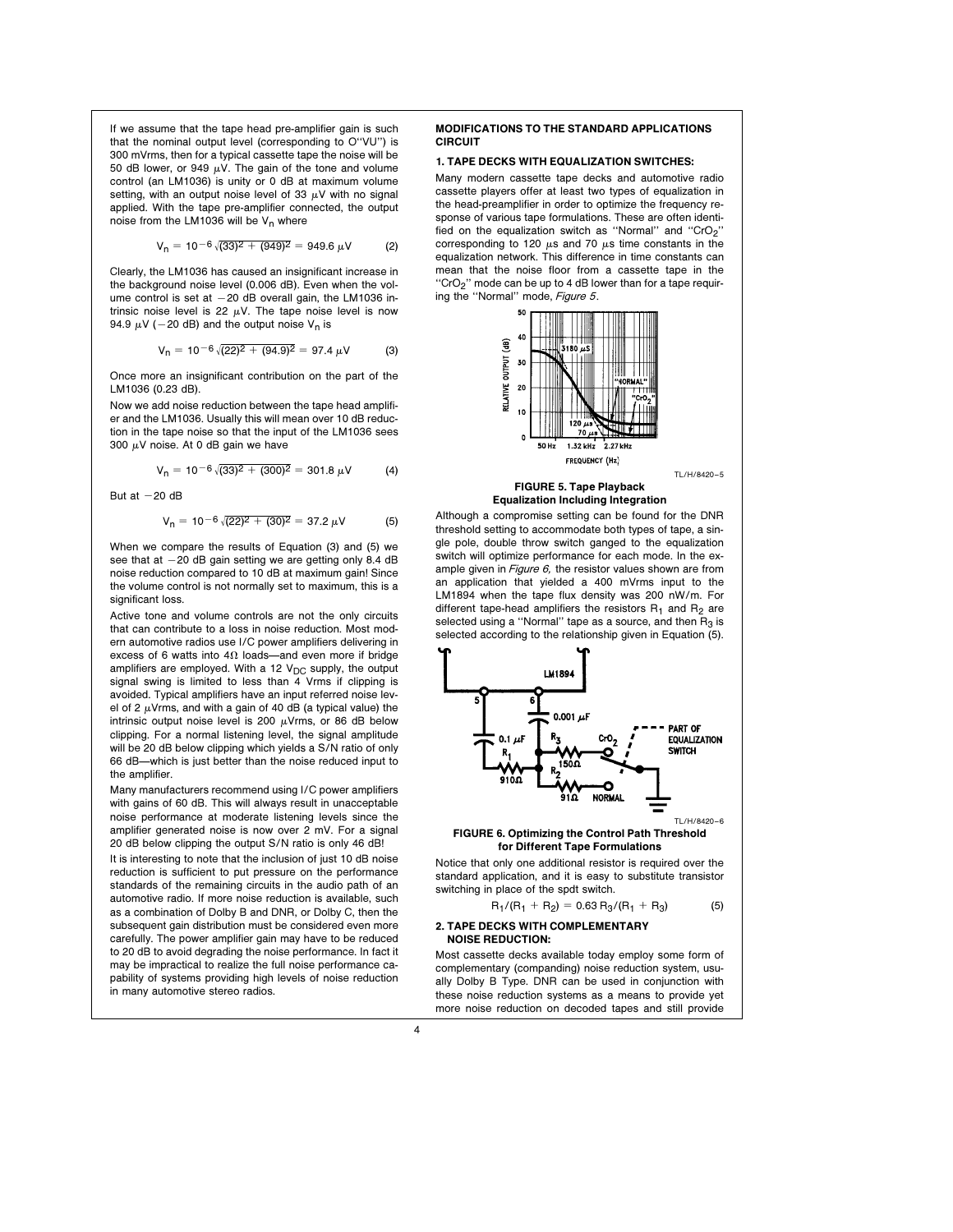noise reduction for unencoded tapes. The LM1894 is located after the companding system and provision must be made for the drop in noise level when the compandor is being used. The DNR threshold sensitivity is increased by the appropriate amount so that the lower noise levels are still able to activate the audio filters. For example, the circuit in Figure 7 shows a switching arrangement to compensate for the 9 dB lower noise floor from a Dolby B decoded tape. Notice the change in resistor values  $R_1$  through  $R_3$  to raise the sensitivity (yet keeping the sum of  $R_1$  and  $R_2$  to 1k) and the 9 dB pad formed by the 3 k $\Omega$  resistor and the 1.5 k $\Omega$ resistor in parallel with the control path input Pin 6, for use when the compandor is switched off. Since the output level from the compandor is usually around 580 mV for a flux density of 200 nW/m, the ratio of  $R_1$  to  $R_2$  and  $R_3$  is changed by only 5.6 dB compared to that shown in the previous Figure where the input level was 400 mVrms.



#### 3. VIDEO TAPE RECORDERS:

The audio track of a video cassette tape is similar to an audio cassette and appears along one edge of the tape. Although provision is made for two tracks, each 0.35 mm wide, a large number of recordings are monaural with a track width of 1 mm (0.04 inches).

Unlike the video heads, which are mounted on a rotating drum and angled to the direction of tape travel in order to give a much higher recording speed, the audio is recorded longitudinally with a separate head at 33.35 mm/sec for standard play, 16.88 mm/sec for long play, and 11.12 mm/sec for the very long play mode (VHS format tape machines). The noise spectrum is similar to an audio cassette but with a couple of differences. The typical frequency response from the head pre-amplifier does not extend beyond 10 kHz in the SP mode and is less in the LP and VLP modes. Even so, this bandwidth is enough to ensure the presence of the familiar tape ''hiss'' when played

through modest or better Hi-Fi systems. Although the mono track width (twice as wide as an audio cassette stereo track) should help the S/N ratio, the slower tape speed does not, as shown in the curves of Figure 9. For the SP mode the S/N ratio is approximately 5 to 10 dB lower than the audio cassette and worsens by 3 to 5 dB in the extended play modes. Some ''spurs'' or ''spikes'' may be observed at harmonics of the video field frequency (60 Hz) and at the video line scan frequency of 15.734 kHz. The low frequency spikes will not affect DNR operation since the control path sensitivity decreases sharply below 1 kHz, but the presence of the 15.734 kHz component could cause improper sensitivity settings to be obtained. If this is the case, the pilot frequency notch filter for FM, described later, can be retuned by changing the capacitor from 0.015  $\mu$ F to 0.022  $\mu$ F.



#### FIGURE 9. Video Tape Noise Spectrum Levels

Figure 9 also shows the noise spectrum with the new Beta Hi-Fi format. This is clearly superior to both the standard format and audio cassette tapes and is realized by using the two video record/play heads simultaneously for audio, thus taking advantage of the substantially higher relative tape speed. The audio is added in the form of four FM carriers, Figure 10. Four carriers are necessary for two audio channels since the azimuth loss between the normal video heads (reducing crosstalk between the heads at video frequencies) is not enough at the lower audio carrier frequencies. Each head therefore uses different carriers for the left and right channel signals.



#### FIGURE 10. Beta Hi-Fi Carrier Frequencies

A quite different technique is used for VHS Hi-Fi, which is similar to that for 8 mm video. Separate audio heads are mounted on the same rotating drum that is carrying the video heads, but with a much larger azimuth angle compared to the video heads. The sound signal is written deep into the tape coating and then written over by the video signal which causes partial erasure of the audio-about a 10 dB to 15 dB loss. The difference in azimuth angle prevents crosstalk and the much greater writing speed still yields an S/N of over 80 dB.

Both Hi-Fi formats provide excellent sound quality with hardly any need for noise reduction but DNR can still play a role. Conventionally recorded tapes are and will be popular for quite a while, and even with Hi-Fi recording capability much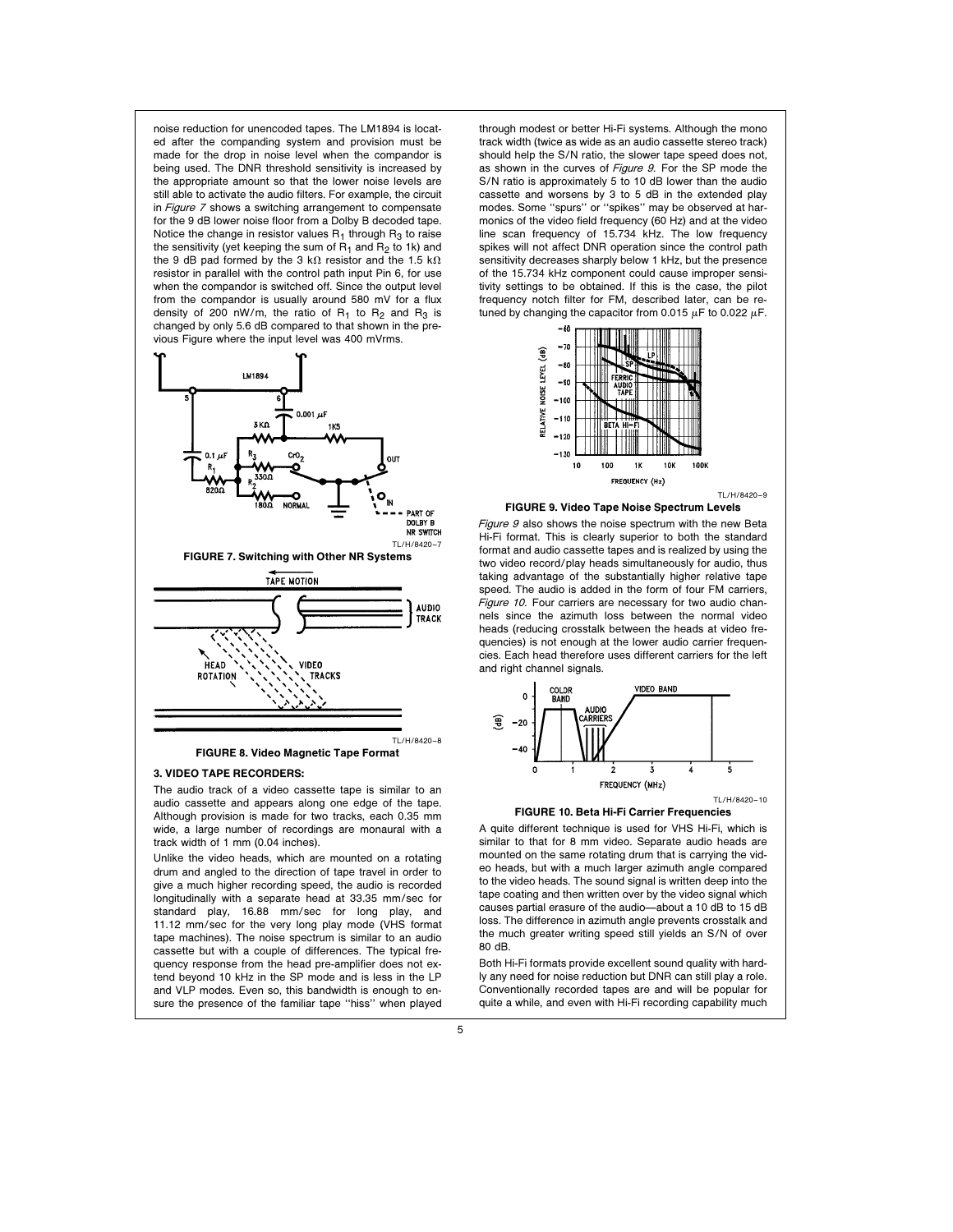

FIGURE 11. VHS Hi-Fi Recording Format

recording will be done with television sound as a sourceand the source noise will dominate now instead of the tape noise. As discussed later, DNR can be very effective in dealing with television S/N ratios, allowing much of the benefit of improved recording techniques to be enjoyed.

## 4. FM RADIOS:

FM sources can present special problems to DNR users. The presence of the 19 kHz stereo pilot tone can be detected in the DNR control path and cause improper threshold settings (the problem is not so much that the 19 kHz tone gives the wrong setting, but that if the threshold is adjusted with the tone present, then the threshold is wrong when the tone is absent—as in a monaural broadcast). Secondly, for FM broadcasts the noise level at the receiver detector output is dependent on the r.f. field strength when this field strength is under 100  $\mu$ V/meter at the antenna terminal. With a fixed DNR threshold, as the noise level increases with decreasing field strength, the minimum audio bandwidth becomes wider and a loss in noise reduction is perceived. This latter problem occurs primarily with automobile radios where the signal strength can vary dramatically as the radio moves about. For the home receiver, re-adjustment of the DNR threshold setting for an individual station will compensate for the weaker signals.

To understand how much the pilot tone can affect the DNR control path, we can take a look at some typical signal levels. For an FM broadcast in the U.S., the maximum carrier deviation is limited to  $+75$  kHz with a pilot deviation that is 10% of this value. A high quality FM I/C such as the LM1865 will produce a 390 mVrms output at the detector with this peak deviation, so the pilot level at 19 kHz will be 39 mVrms. If the receiver does not include a multiplex filter, after de-emphasis 4 mV will appear at the inputs to the LM1894. Typically for FM signal noise floors, the resistive divider at Pin 5 will attenuate the pilot by 20 dB leaving 0.4 mVrms at Pin 6. This input level to the LM1894 control path is sufficient to cause the audio bandwidth to increase by over 1 kHz compared to the monaural minimum bandwidth. Of course, if the receiver does have a multiplex filter, which is common in high quality equipment or receivers that include Dolby B Type noise reduction, this problem will not happen, but otherwise we require an extra 15 dB to 20 dB attenuation at 19 kHz. This is obtained with a notch filter tuned to the pilot frequency connected between Pins 8 and 9 of the LM1894. Although a tuned inductor is shown, a fixed coil of similar inductance and Q can be used since with

normal component value tolerances  $(\pm 7\%$  inductance,  $\pm$  10% capacitance) the pilot tone will be attenuated by at least 15 dB.

Handling the signal strength dependence of the FM signal noise floor is not quite as easy – at least if pre-set DNR sensitivity settings are used. A look at the quieting curves for an FM radio will show why. At strong signal levels, greater than 1 mV/meter field strength at the antenna, the IF amplifier of the radio is in full limiting and the noise floor is between 60 dB and 80 dB below the audio signal. However, as the field strength starts to decrease below 1 mV/meter, the noise level begins to increase, even though the IF amplifier is still in limiting. Worse yet, since the demodulated output includes the noise from the stereo difference signal channel (L-R), the noise level is increasing more rapidly in the stereo mode than in the monaural mode. By the time the field strength has fallen to 100  $\mu$ V/m the stereo noise is over 20 dB higher than the equivalent mono noise. If the DNR sensitivity is pre-set such that noise at the  $-45$  dB to  $-55$  dB level is activating the control path detector, when weaker stations are tuned in the noise level will increase and less noise reduction will be obtained. On the other hand, for stronger stations the noise level will drop below the detector threshold and a possibility exists that high frequency signals will be attenuated. Fortunately this latter occurrence is unlikely with commercial FM broadcasts since substantial signal compression is common, and the relatively high mid-band signals will be adequate enough to open the audio bandwidth sufficiently. In any event, with very strong r.f. signals, the need for noise reduction is minimal and DNR can be switched out.

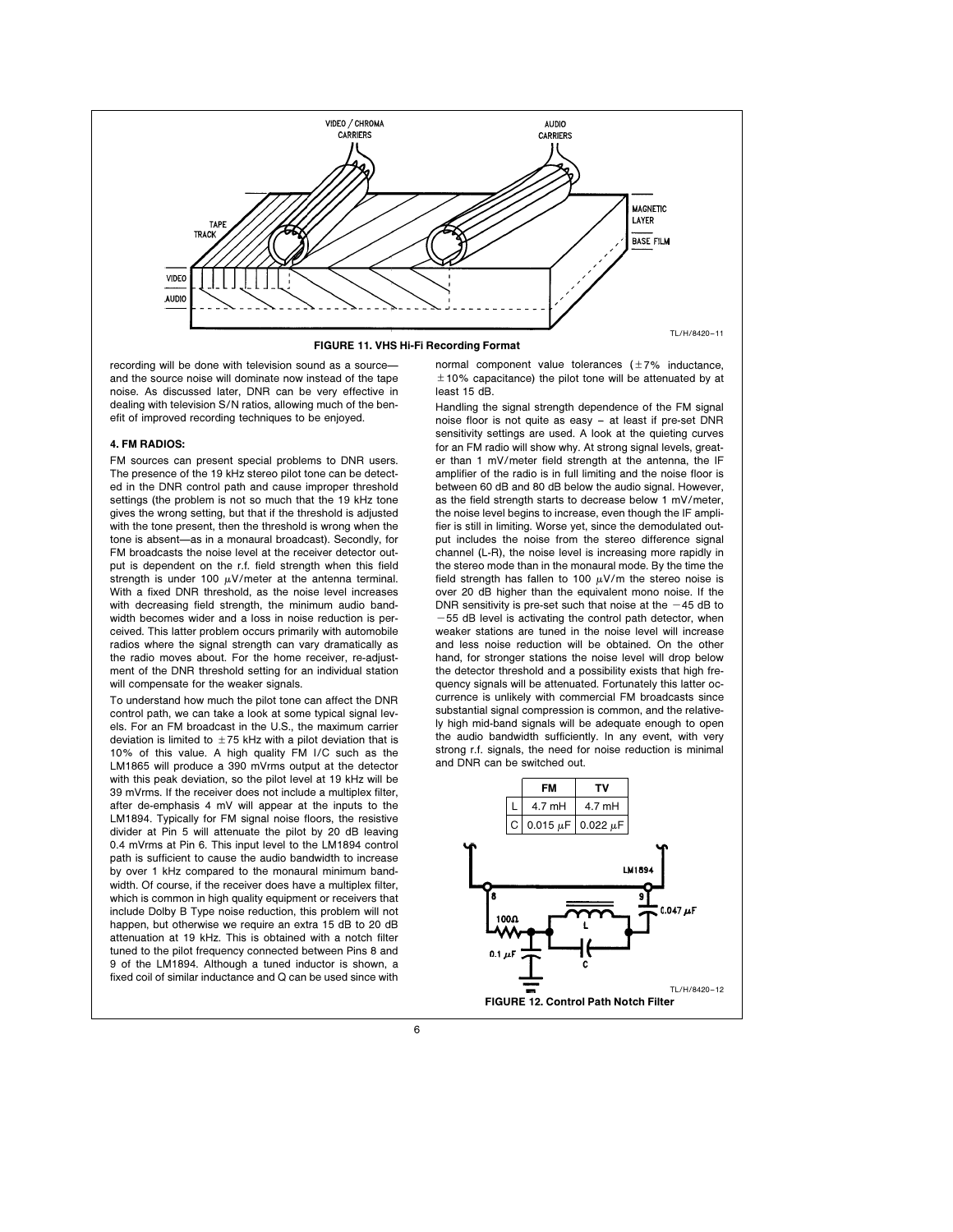Recognizing that a fixed threshold setting is necessarily a compromise for FM, the designer can still elect to use a preset adjustment for convenience. The set-up procedure is a little more complicated than for an audio tape source and involves the use of an FM signal generator. The carrier frequency from the generator (between 88 MHz and 108 MHz) is unmodulated except for the stereo pilot tone, and the receiver is tuned to this carrier frequency. Then the carrier level is increased until the stereo demodulator output S/N ratio is that desired for the DNR threshold setting. For example, if the recovered audio output is 390 mVrms for 75 kHz deviation of the carrier frequency, the stereo noise level is 2.2 mVrms for a 45 dB S/N ratio. The generator level is increased until this noise voltage is measured at the demodulator output and the resistive divider at Pin 5 of the LM1894 adjusted correspondingly. A multiplex filter should be inserted between the decoder output and the S/N meter to prevent the pilot tone from giving an erroneous reading. At no time should the pilot tone be switched off since this will allow the decoder to switch into the nomaural mode. decreasing the noise level  $-65$  dB instead. A S/N ratio of 45 dB is chosen since many modern receivers incorporate blending stereo demodulators. As the dashed curve of Figure 13 shows, when the stereo S/N ratio falls to 45 dB, the decoder starts to blend into monaural operation, thus keeping a constant S/N ratio. The loss in stereo separation that inevitably accompanies this blending is far less objectionable than abrupt switching from stereo to mono operation at weak signal levels.



FIGURE 13. FM Radio Quieting Curves

#### 5. TELEVISION RECEIVERS:

At first it might be thought that television broadcast signals, with an FM sound carrier located 4.5 MHz above the picture carrier frequency, will present the same difficulties as FM radio broadcasts to a DNR system with a pre-set threshold. This conclusion is modified by two considerations. First the TV receiver is unlikely to be mobile and the received signal strength will be relatively constant from an individual broadcast station. Secondly another subjective factor, the picture quality, will largely determine whether the signal strength is adequate enough for the viewer to stay tuned to that station. A representative television receiver will have a VHF Noise Figure between 6 dB and 7 dB such that, with a  $75\Omega$  antenna impedance, the picture will be judged noise-free at an input signal level of just above 0.5 mVrms – i.e. a picture signal to noise ratio of 43 dB. Noise will become perceptible to most viewers at a S/N ratio of 38 dB and become objectionable at 28 dB to 30 dB. Therefore 13 dB below 1 mVrms the picture noise is objectionable, and at  $-25$  dB to  $-30$  dB it will probably be totally unacceptable to the majority of viewers. For off-air broadcasts, the audio carrier ampli-

tude is 7 dB to 10 dB below the picture carrier amplitude and for cable services the typical sound/picture carrier ratio is  $-15$  dB. However, due to the FM improvement factor (45.4 dB for equal amplitude carriers compared to the AM picture carrier) audio S/N ratios do not degrade as rapidly as the picture S/N-even with the lower audio carrier amplitudes. Figure 14 shows the increase in audio noise level as both carrier amplitudes are reduced from the picture carrier level that produces a noise-free picture. When the picture noise is already objectionable the audio noise level has remained virtually unchanged, even for an audio carrier 30 dB below the picture carrier. By the time an unacceptable picture noise level has been reached, the audio noise has increased by less than 3 dB for sound carriers at  $-10$  dB and -20 dB relative to the picture carrier. Therefore it is unlikely that a perceptible increase in noise compared to a strong channel will occur before the viewer switches to another channel.



Figure 15 shows the noise spectrum level of a strong audio carrier (1 mVrms) referred to 7.5 kHz carrier deviation. The standard peak deviation in the U.S. is 25 kHz so that the spectrum level will be 10 dB lower when referred to the peak audio level, meaning that the noise is not much better than the cassette tape noise levels shown previously. Only the relatively small power capability and limited bandwidth of audio amplifiers and speakers in conventional receivers has made this noise level acceptable. Unfortunately for the listener who hooks up the audio to his Hi-Fi system, or buys a new receiver with wider audio bandwidth and high output power (in anticipation of the proposed BTSC stereo audio broadcasts for television), TV sound will exhibit this noise.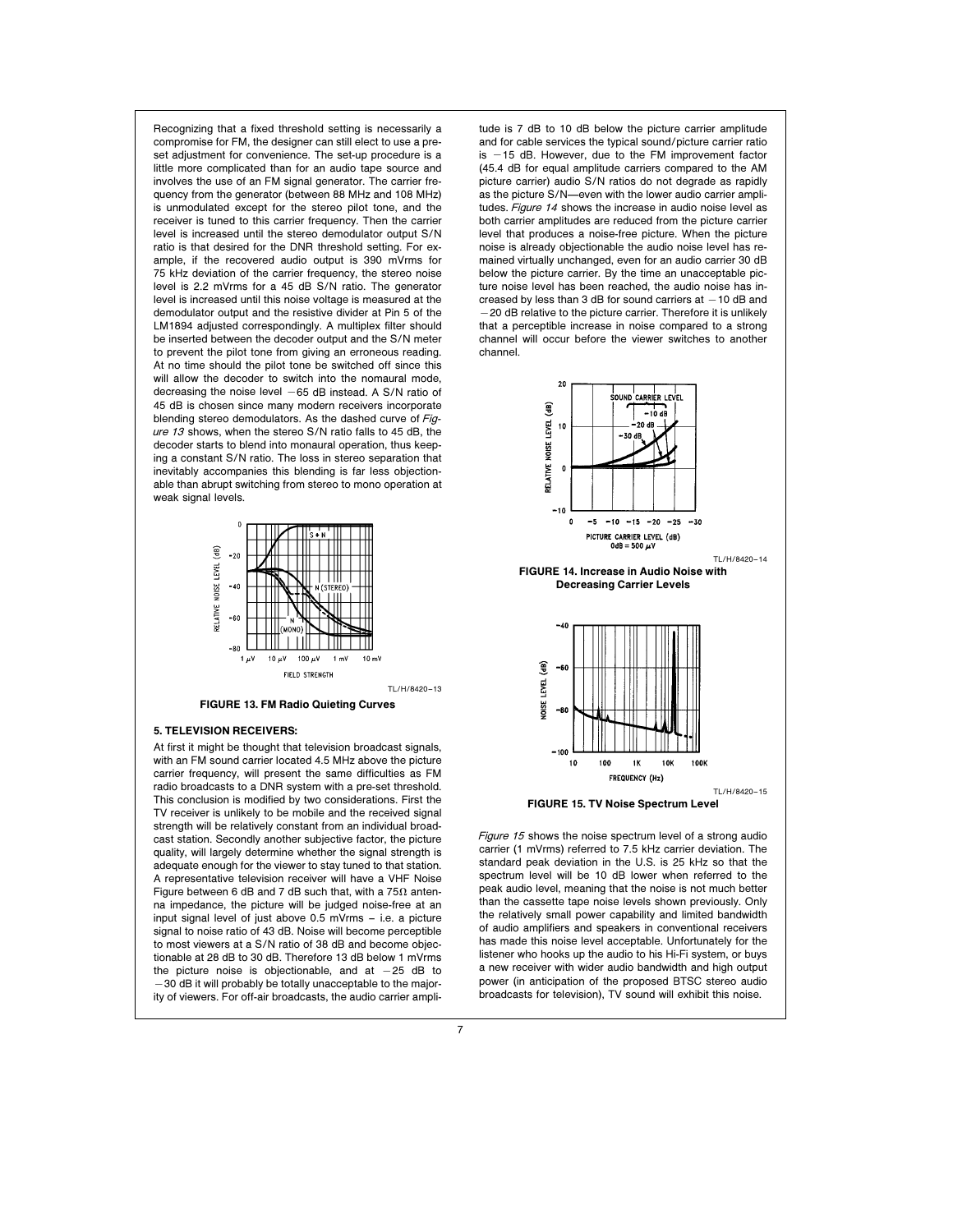Because the noise floor will be relatively constant, a pre-set threshold can be used for the LM1894 control path (although broadcast of older movies with unprocessed and noisy optical soundtracks might increase the received noise), and the only modification to the standard application circuit is to shift the control path notch filter down to 15.734 kHz. This is done with sufficient accuracy simply by changing the 0.015  $\mu$ F tuning capacitor to 0.022  $\mu$ F.

Note: The introduction of a stereo audio broadcast (the BTSC-MCS proposal) does not substantially modify the above conclusions, even though dbx noise processing is used. The dbx-TV noise reduction is applied only to the new stereo difference signal channel (L-R) to decrease the additional noise intrinsic in the use of an AM subcarrier along with the normal  $(l + R)$  monaural channel. This means that the new stereor signal should have roughly the same characteristics as the present monaural signal.

## 6. MULTIPLE SOURCES:

Multiple sources are best accommodated by keeping the potentiometer in the LM1894 control path and allowing the user to optimize each source. Nevertheless, for convenience, pre-sets are often desired and these can be done in two ways.

- 1) If the sources have widely different S/N ratios, the resistive divider at Pin 5 should be tapped at the appropriate point for each source noise level. This assumes that the source signal levels have been matched at the input to the LM1894 for equal volume levels.
- 2) If the source S/N ratios are not too far different, then the input levels can be trimmed individually to produce the same noise level in the LM1894 control path. A single sensitivity setting is used, and an additional switch pole ganged to the source selector switch is avoided.

Examples of both arrangements are shown in *Figure 16(a)* and  $(b)$ . To set up the multiple source system of  $16(b)$ , the DNR control path sensitivity is adjusted for the source with the lowest noise floor. Measure the peak detector voltage (Pin 10) produced by this noise source and then switch to the next source. Adjust (attenuate) the input level of the new source to match the previous Pin 10 detector voltage and repeat this procedure for each subsequent source.

## 7. CASCADING THE LM1894 AUDIO FILTERS

The LM1894 has two matched audio lowpass filters which can be cascaded, providing a single channel filter per I/C with a 12 dB/octave roll-off. This produces slightly more noise reduction (up to 18 dB) but because the steeper filter slope may in some cases produce audible effects on high frequency material, cascaded filters are best used for sources with a relatively restricted h.f. content. When the filters are cascaded the combined corner frequency decreases by 64% according to Equation (6), for  $n = 2$ 

$$
fc = fo \sqrt{10^{0.3/n} - 1}
$$
 (6)

Therefore, to retain the original frequency range, the capacitor values must be reduced by the same factor to 0.0022  $\mu$ F. One of the audio outputs is connected over to the other audio filter input and the summing amplifier in the control path is by-passed by moving the 0.1  $\mu$ F coupling capacitor from Pin 5 over to the single audio input. If the audio source is unable to drive the 1 k $\Omega$  impedance of the control path input network, this can be scaled up by using a 0.01  $\mu$ F capacitor and a 10 k $\Omega$  potentiometer.

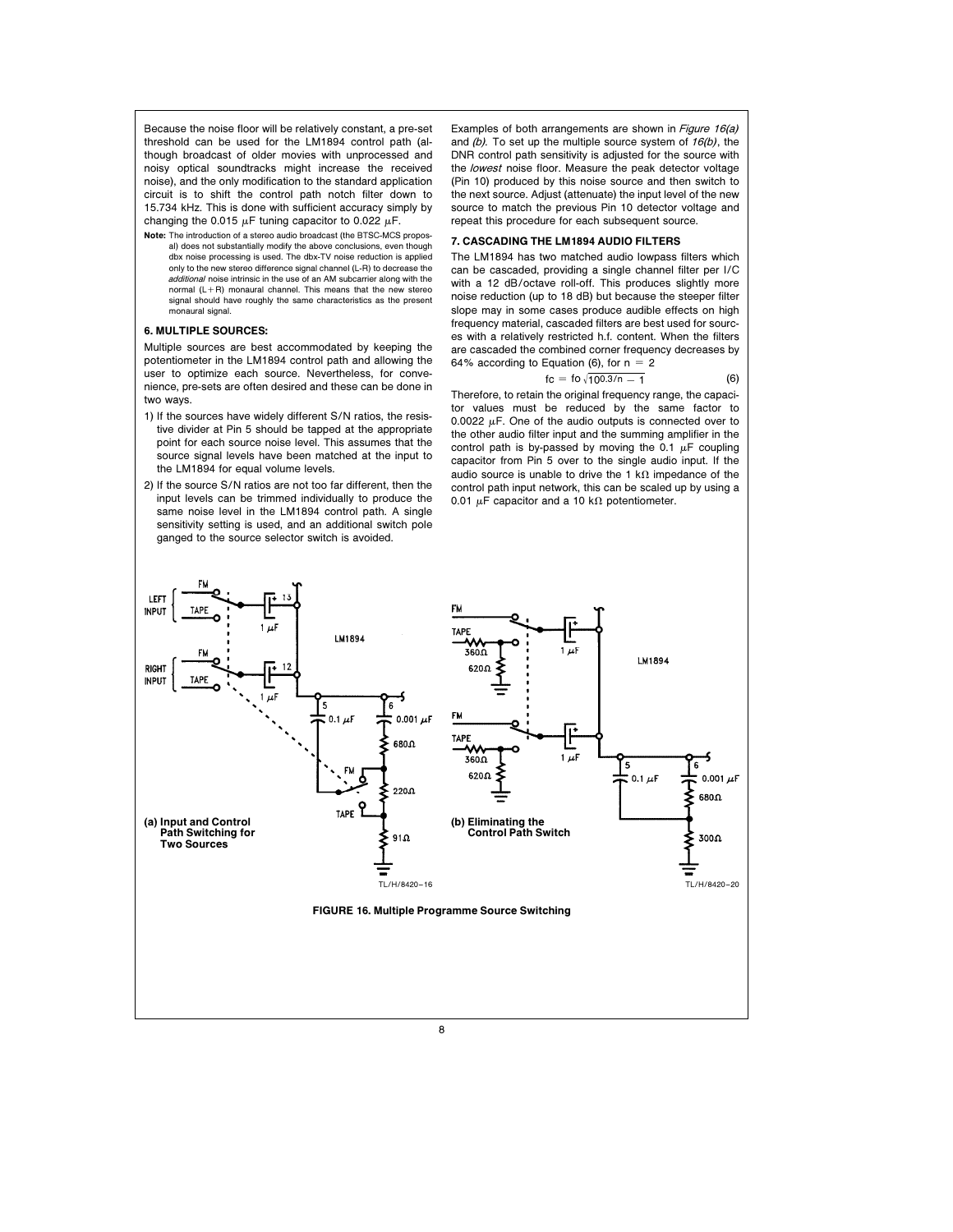